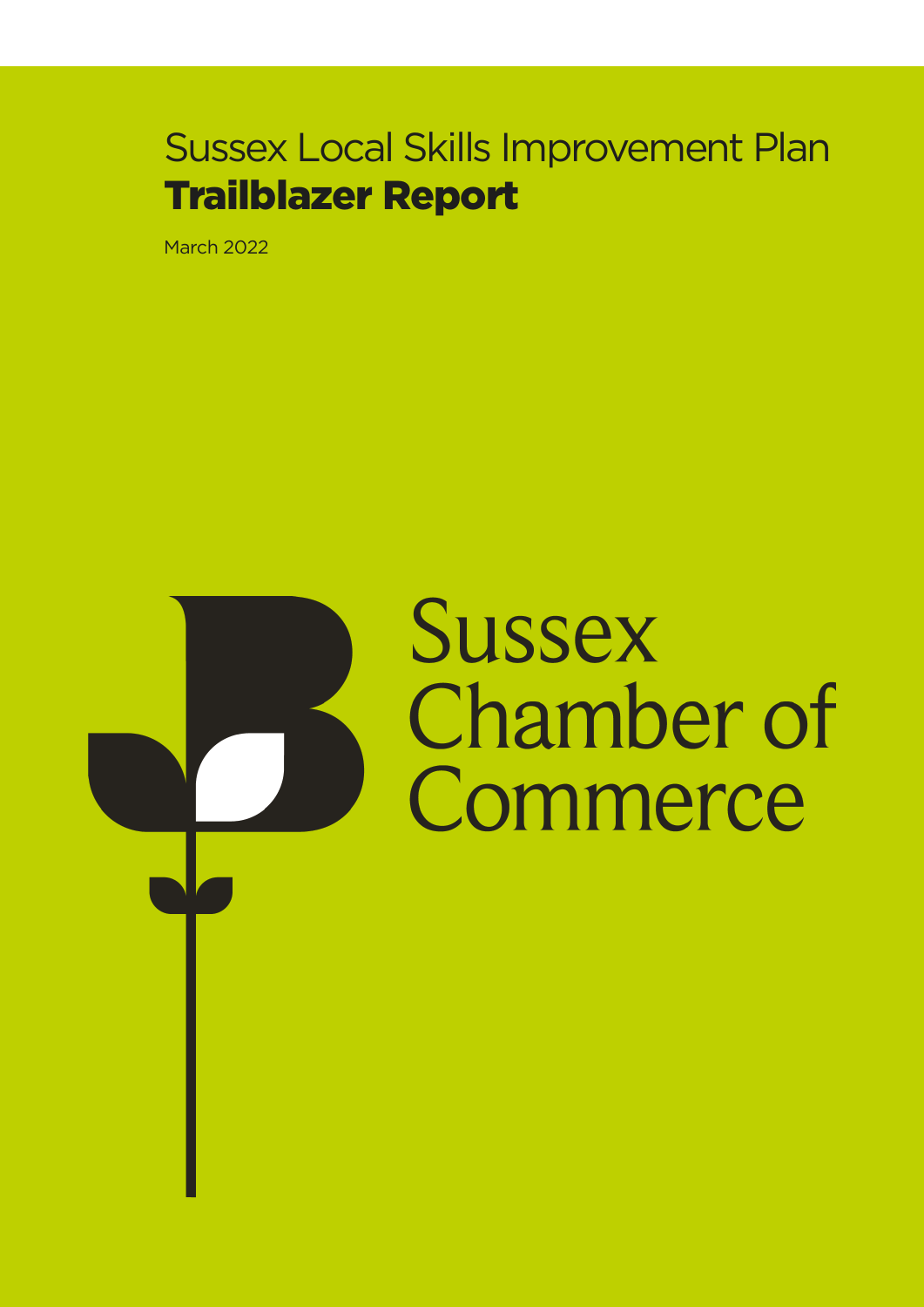## Table of Contents

| Foreword                                                         | $\overline{3}$          |
|------------------------------------------------------------------|-------------------------|
| <b>Overview of Local Skills Improvement Plans</b>                | $\overline{\mathbf{4}}$ |
| <b>The Sussex LSIP</b>                                           | 5                       |
| A snapshot of the Sussex labour market                           | 6                       |
| The impact of Covid-19 and the departure from the European Union | 6                       |
| <b>LSIP Trailblazer Objectives</b>                               | 7                       |
| <b>Case for Change</b>                                           | 7                       |
| <b>Key Findings</b>                                              | 7                       |
| Skills demand via job postings                                   | 7                       |
| Analysis by sector                                               | 8                       |
| Priorities for Change                                            | 9                       |
| <b>Existing Good Practice</b>                                    | 10                      |
| <b>Roadmap for Change</b>                                        | 11                      |
| Future Skills Sussex Improvement Framework                       | 11                      |
| <b>LSIP Partners</b>                                             | 12                      |
| Delivering the Roadmap for Change                                | 12                      |
| <b>Commitment Statements</b>                                     | 13                      |
| How the LSIP Trailblazer Activity was Carried Out                | 15                      |
| Project and relationship management                              | 15                      |
| Stakeholder engagement activities                                | 15                      |
| Stakeholder communication                                        | 16                      |
|                                                                  |                         |

 $\frac{1}{2}$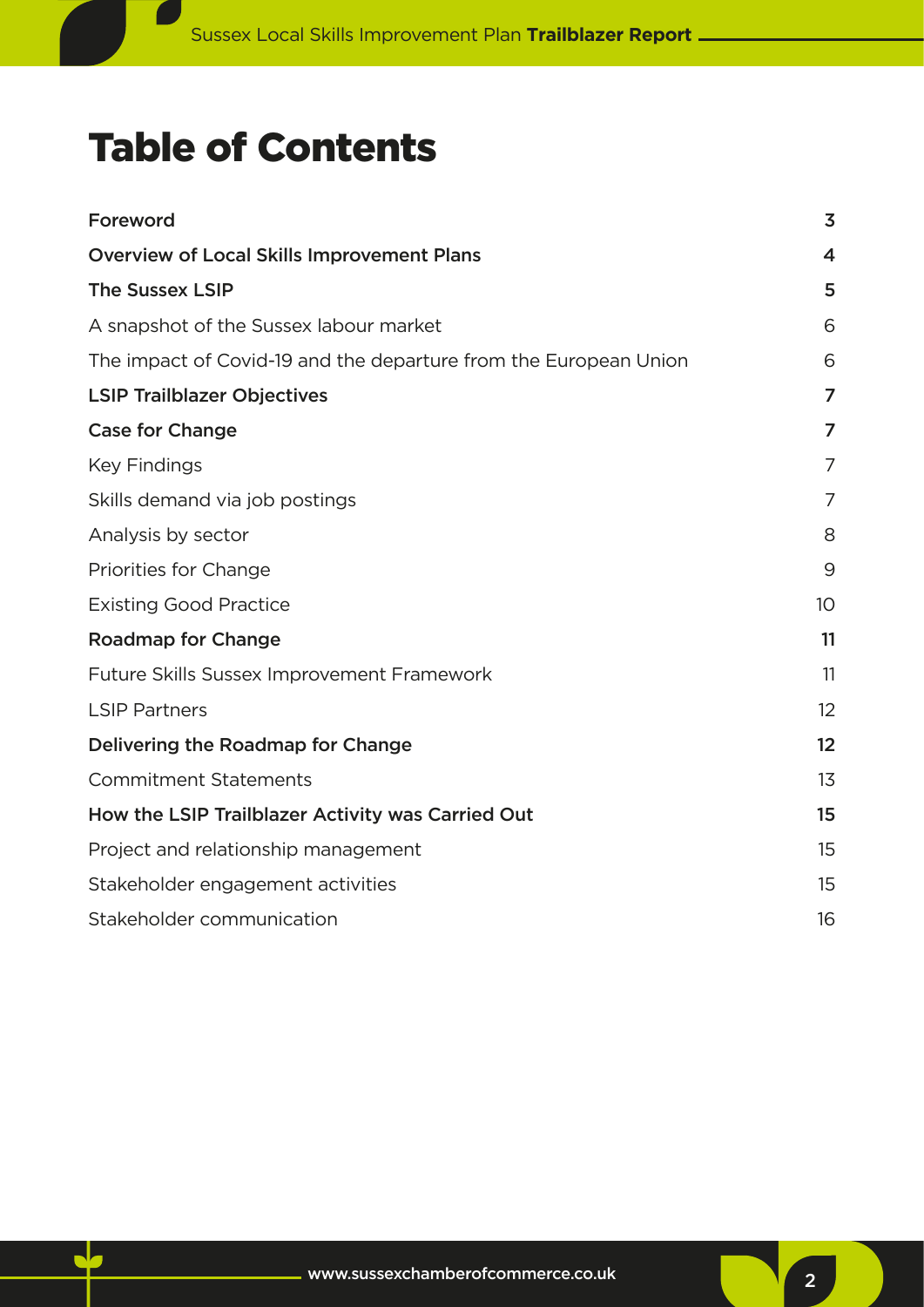<span id="page-2-0"></span>This Trailblazer Local Skills Improvement Plan (LSIP) for Sussex has been produced by the Sussex Chamber of Commerce, one of eight employer representative bodies testing an employer-led approach to skills planning. This will help the DfE determine how best to rollout LSIPs across the country. It is DfE's intention that the employer voice articulated in this plan should help inform the decisions of local skills providers and inform relevant future funding bids. This Local Skills Improvement Plan will be a starting point for any future Local Skills Improvement Plan produced under a national roll out of the programme.

## Foreword

#### By Ana Christie CEO of Sussex Chamber of Commerce

I am delighted that the Sussex Chamber of Commerce was given the opportunity to develop the Sussex Local Skills Improvement Plan (LSIP) Trailblazer project. This involved working closely with partners, employer networks and local business leaders across the area to investigate and articulate the skills needed to support these organisations, improve the skills of local people, and increase the productivity of the local economy.

The plan proposes a reinstatement of Sussex as a functional economic area, reuniting East and West Sussex with the city of Brighton & Hove, to become a focal point for innovative education and skills development, with businesses and education providers working more collaboratively to better meet local need and driving economic and social prosperity.

An amazing amount of work has been carried out by the extended project team over the last five months to undertake employer surveys, individual and group employer engagement sessions and numerous consultation events. We have reached approximately 1,350 businesses and sought their views on the current skills system and the challenges their businesses face in the current economic climate.

This has been fed into the evidence base to produce the Case for Change and the subsequent Roadmap for Change, which will be taken forward over the next three to five years.

These activities have enabled us to articulate the current and future improvements needed to turbocharge the Sussex economy as we come out of the Covid pandemic and adapt and innovate post Brexit.



Ana Christie Chief Executive Sussex Chamber of Commerce

'Oh Sussex, Sussex by the Sea! Good old Sussex by the Sea! You may tell them all we stand or fall, For Sussex by the Sea.'

3

Refrain from Good Old Sussex by the Sea, unofficial anthem of Sussex (1907)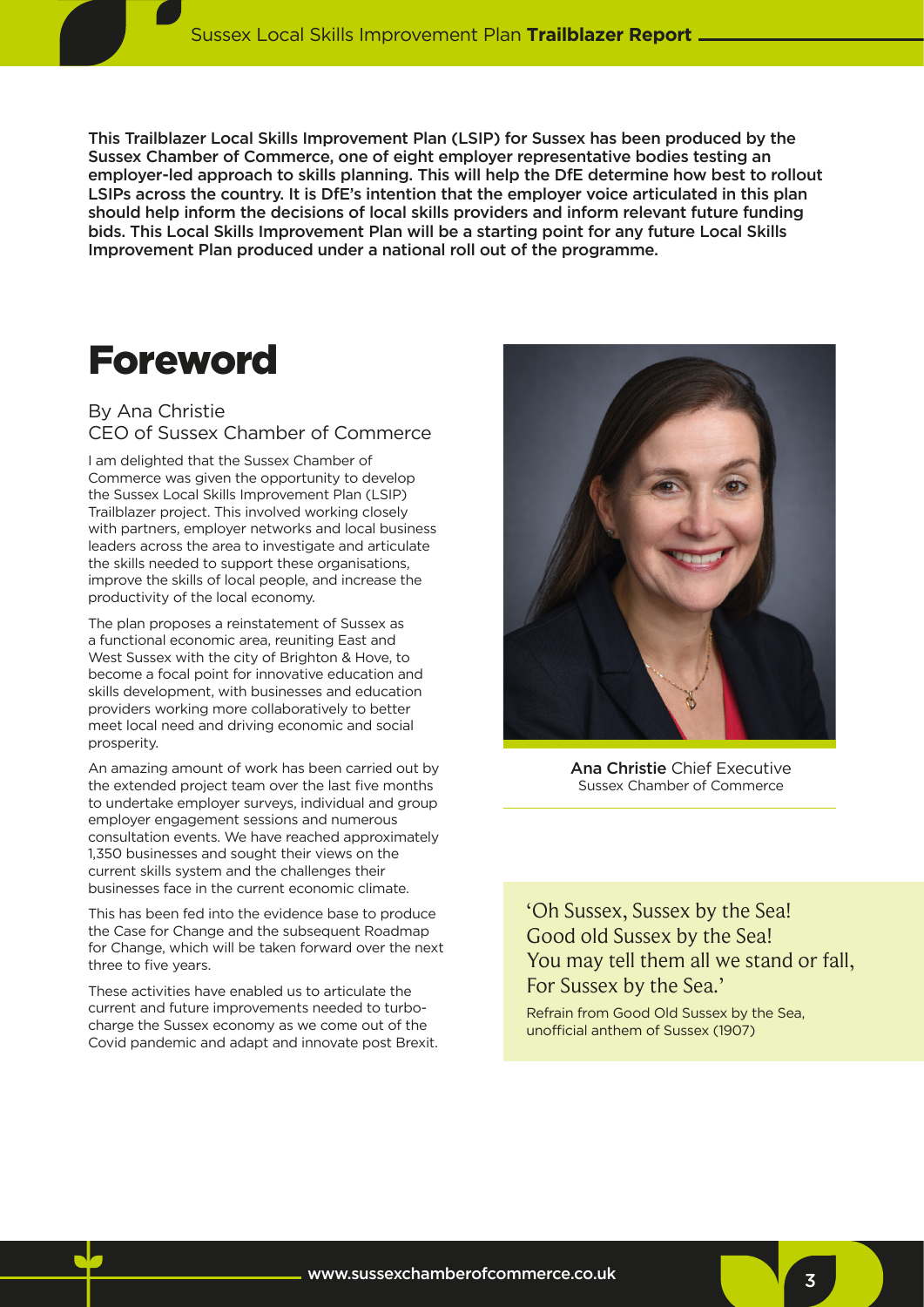## <span id="page-3-0"></span>Overview of Local Skills Improvement Plans

Local Skills Improvement Plans (LSIPs) were introduced in the Skills for Jobs White Paper in January 2021. They are a key part of the Government's transformational vision of an adult skills system where businesses, particularly SMEs, are given a much stronger voice in local skills planning. The plans will help ensure provision is more responsive to emerging and changing skills needs. Being locally driven, they can be tailored to the challenges and opportunities most relevant to the area.

LSIPs are needed to address:

- Skills shortages that are impacting businesses in all sectors and at all skill levels
- The current supply-led system, which has not resolved the problem
- People investing their hopes and resources in training courses that do not necessarily lead to good, secure jobs in their local area
- The lack of technical skills in the adult workforce, which is holding back individuals' progression opportunities and putting a brake on business productivity
- Training opportunities that lead to employment and that the training meets the skills needs of local employers.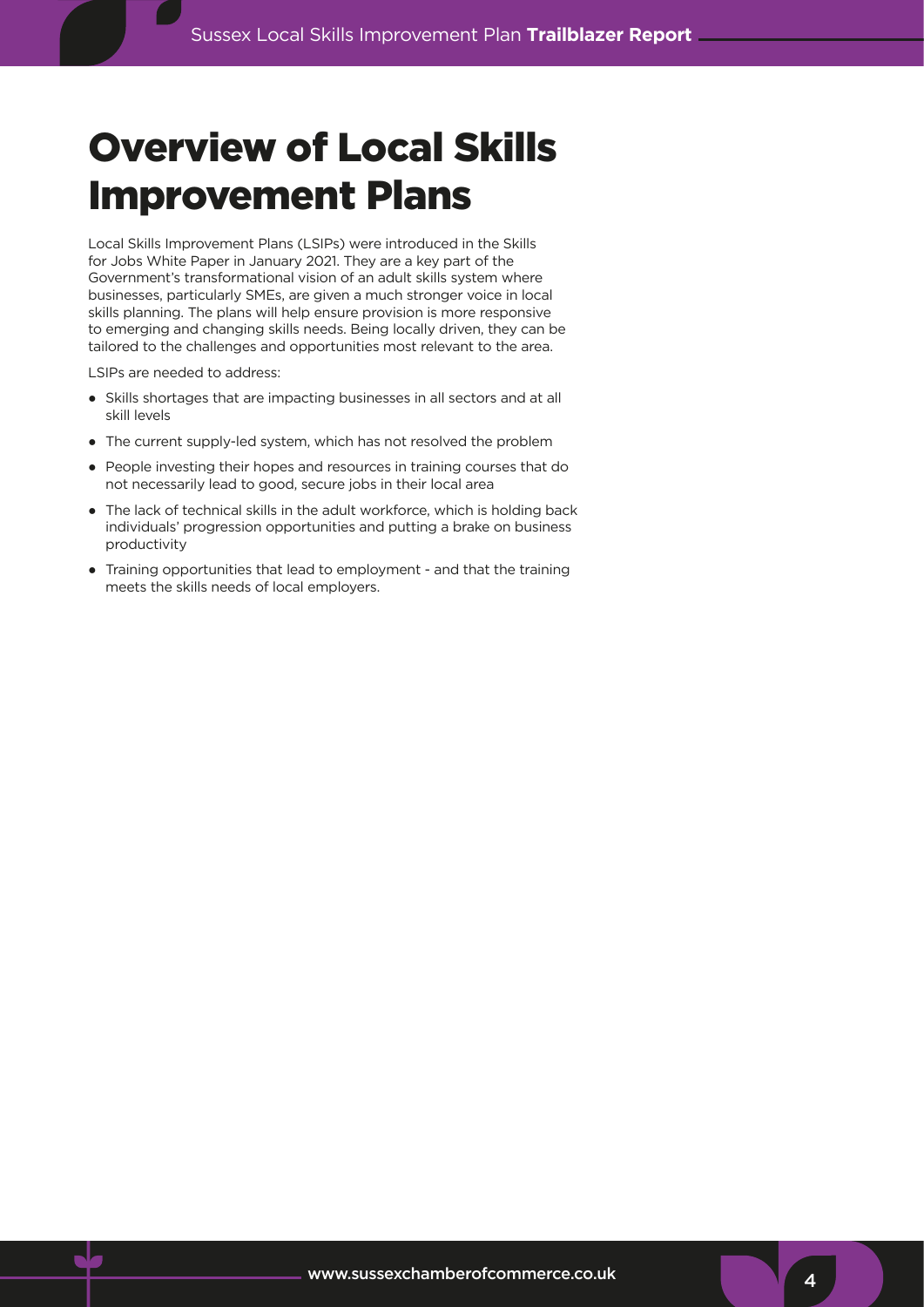## <span id="page-4-0"></span>The Sussex LSIP

The Sussex LSIP area runs from Gatwick Airport south to Brighton – the two areas of Sussex with the greatest concentration of skilled jobs – and along the entire Sussex coastal strip, described as an inverted T. This area presents a unique economic landscape within a compact space, with the more buoyant economies of the area around Gatwick and Brighton contrasting with the less economically or socially advantaged areas found in some of Sussex's coastal towns. This is a compact, functional economic area, with natural travel to work patterns to Gatwick Airport and Brighton. The area encompasses Sussex's larger settlements and contains the greatest concentration of employers and providers. The area outside the inverted T is mainly rural and dominated by the land-based sector, which is one of the LSIP sectors of focus to draw in needs from these rural communities. There are issues in accessing skills and

education across rural communities and this has been recognised in the recommended Framework.

The LSIP area comprises:

- 60,480 registered businesses, 79.7% of all Sussex businesses, producing over £35Bn GVA
- 855,000 working age population
- Three Local Authorities (LAs), two County Councils and one Unitary Authority
- Two Local Enterprise Partnerships (LEPs)
- 14 FE and three HE Institutions
- Sussex Council of Training Providers, representing 90 Independent Training Providers (ITPs), FE and HE institutions.

5



Figure 1: Sussex Further Education and Higher Education establishment

The LSIP businesses, skills groups and educations providers work across the area and view Sussex as a whole. However, the area is covered by two LEPs and three local authority areas, and this tends to detract from the focus on Sussex as a distinct entity, leading to a tendency for silo working and missing out on the benefits of collaboration. There are also missed funding opportunities, particularly where government funding and/ or differing priorities for local area funding means it can be accessed by some, but too often not across all locations that are in need.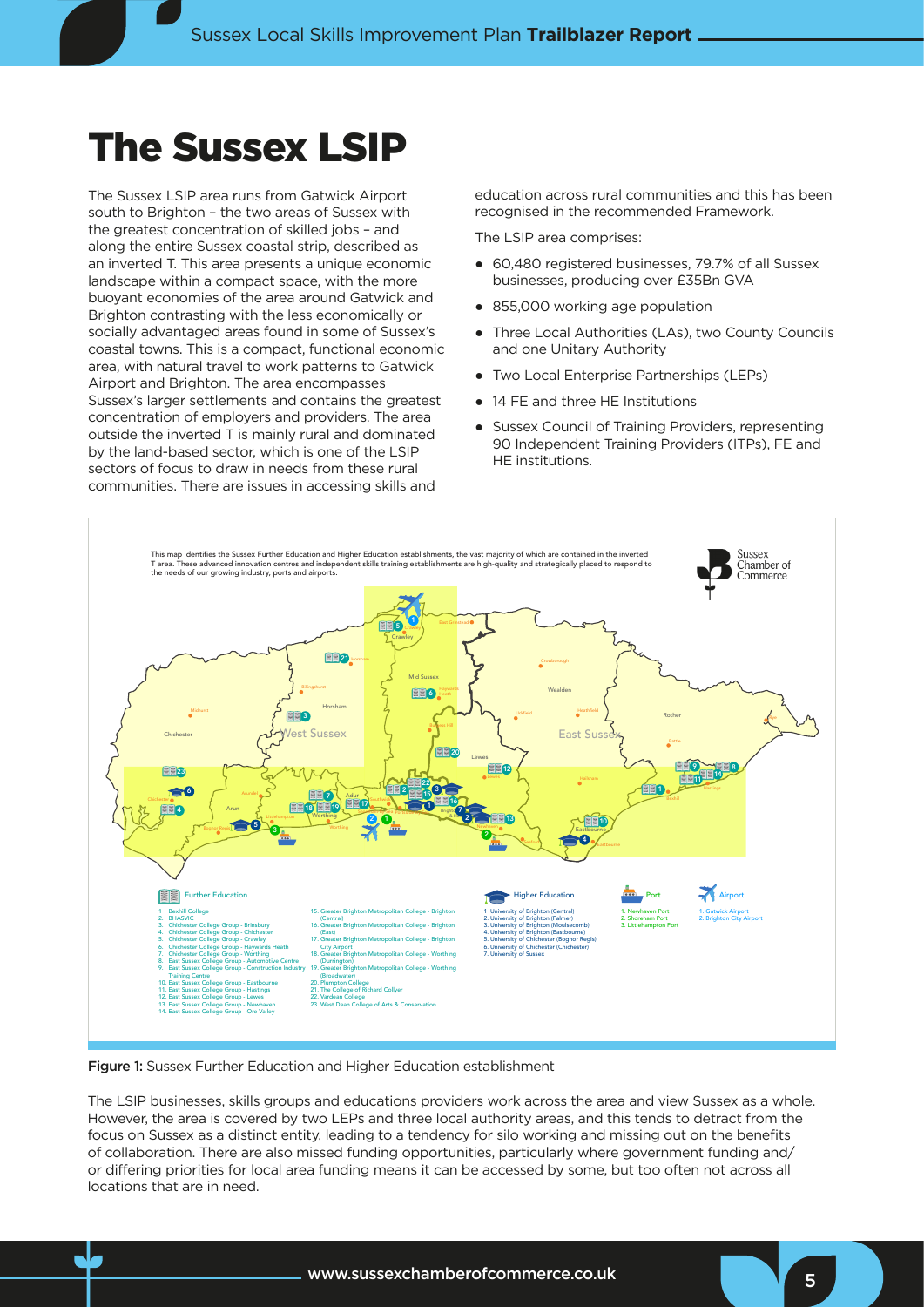### <span id="page-5-0"></span>A snapshot of the Sussex labour market

- Sussex has an ageing population and a much smaller younger population than other areas of England.
	- 30% of the Sussex population is aged 25 to 49, compared to 33% for England.
	- 38% of England's population is aged 50+, whereas in Sussex this age group makes up 43%.
- The Construction, Health and Retail sectors in Sussex employ a higher proportion of the workforce than nationally. In 2020:
	- 5.8% of the workforce were employed in Construction compared to 4.9% nationally
	- 14.6% of the workforce were employed in Health, compared to 12.9% nationally
	- 10.3% of the workforce were employed in Retail compared to 9.3% nationally
- Rural areas have a particularly large ageing workforce and lower levels of qualifications. There is limited choice of education providers for young people due to restricted access to public transport.
- Businesses in smaller towns are competing for skilled labour with the cities of Brighton & Hove and London which are often perceived as more attractive places to work.
- Coastal towns have lower education and skills attainment levels, a lower proportion of the working age population, and a high proportion of jobs in the hospitality and tourism sector.
- There are significant areas of deprivation along the coast, and towards the North of the County, including some of the most deprived wards in the country such as Brighton & Hove, Hastings, Selsey and Crawley.

### The impact of Covid-19 and the departure from the European Union

- Due to their proximity to Gatwick Airport, and an overdependence on a single sector, areas of North Sussex have been disproportionately impacted by COVID-19 with high numbers of redundancies and furloughed jobs. Resident earnings are low and house prices in immediate areas surrounding the airport are high.
- By February 2021 nearly all areas in Sussex had take-up rates of the Coronavirus Job Retention Scheme (CJRS) higher than the national average and five areas were at least 3% higher.
- There are many hard to fill job vacancies, particularly for seasonal and part-time work.
- Salary inflation in many sectors means businesses have to offer higher salaries to successfully recruit or lose out on labour to other areas.
- External business pressures such as supply chain issues, tax increases, fuel and materials shortages mean employers have less time and money to invest in workforce development.
- Both Lewes and Rother districts had unemployment rates 3% higher than the national rate in June 2021, whereas in 2020 the rates in Sussex were in line with the national rates and in some cases much lower.
- Older workers, men and minority ethnic workers are over-represented in the sectors hit hardest by the pandemic.

6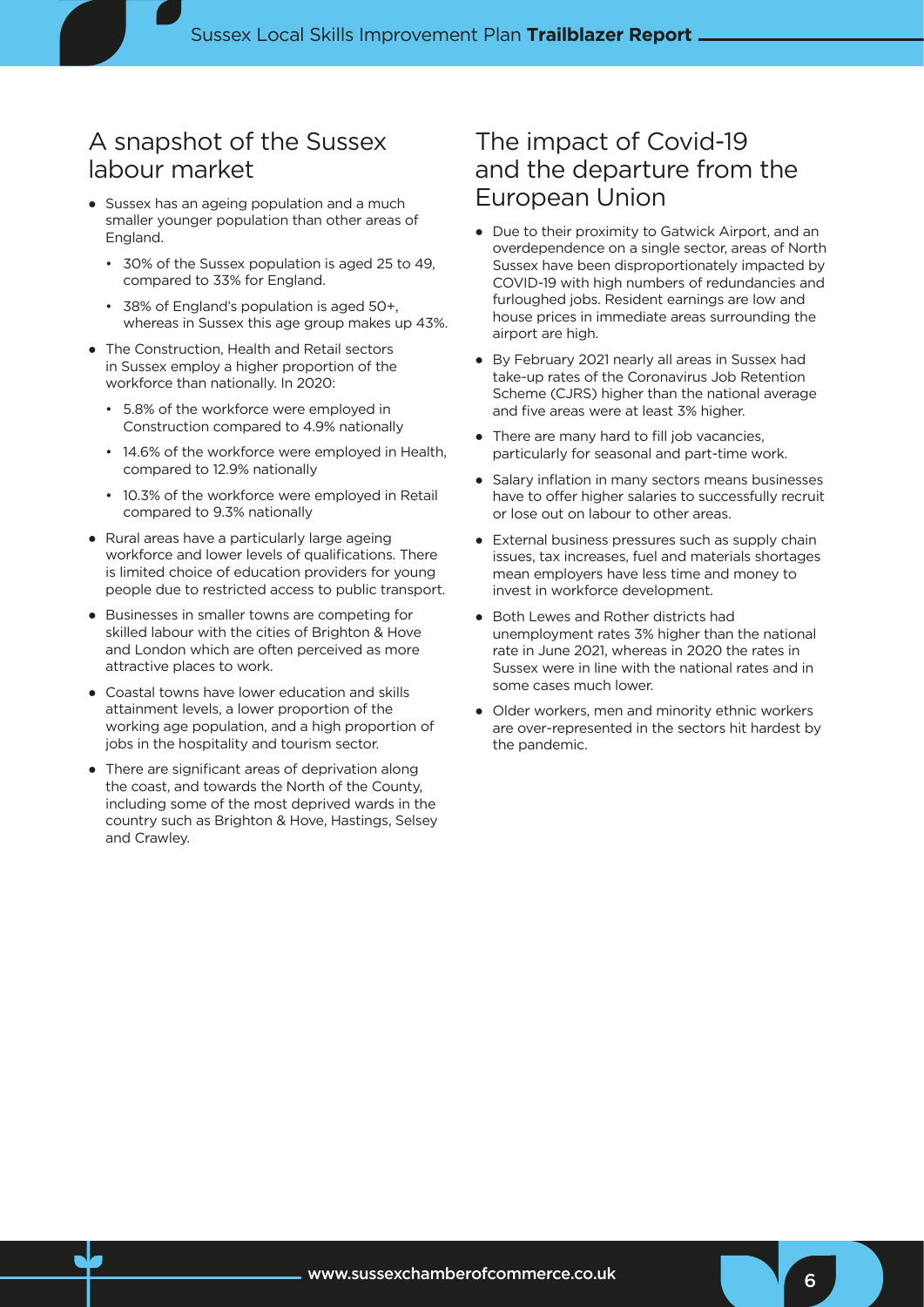# <span id="page-6-0"></span>LSIP Trailblazer **Objectives**

The overarching objectives of the Sussex LSIP trailblazer were to:

- Build a shared understanding around the skills needs of the key sectors, enabling Sussex to bounce back from the impact of Covid, and secure opportunities provided by Brexit
- Extend the collaboration between education providers to co-design new skills programmes and qualifications with employers to meet identified needs in the key sectors
- Deploy innovative and effective ways of reaching employers and collating futures skills needs in a meaningful way
- Translate needs into an effective tool to support providers adapt their offers and engage with schools, young people and adults.

We employed a blend of data, online communications and traditional face-to-face discussions, involving everyone from sole traders, the various public sector organisations and to large, private sector national organisations that have a local presence as well as MPs and councillors, schools and the third sector.

## Case for Change

In pursuing the achievement of the objectives, significant focus was placed on adding value, being different, challenging the norm, providing new insights, disrupting the status quo and innovation. Working with employers and employer representative groups to identify the local needs, as well as identifying the solutions needed to address the local needs in the key sectors of engineering and manufacturing, construction, digital, visitor and cultural industries, land based and health and care.

A collaborative approach was taken to generate this plan that recognises the skills needs and the solutions that colleges, universities and provided need to implement to address these needs. As the economy transitions into a post-covid and post-Brexit world, skills development will play a key role in supporting this.

The team employed a blend of data, online communications, and traditional face-to-face discussions, with those who experience the challenges on the ground. This involved targeting various stakeholders such as sole traders, public sector organisations, large private sector national organisations that have a local presence, MPs, councillors, schools and the third sector. The goal was to identify what unmet needs currently exist, and to forecast the future skills needed in Sussex.

### Key Findings

From our analysis of existing reports, together with engagement with the stakeholders, we distilled the following key findings:

- There is a lack of specialist practical training facilities locally, which is particularly important for the land based, construction, and engineering and manufacturing sectors
- Short courses and modular courses are of particular interest to businesses, but there are few available and the existing funding rules often make them complicated to access
- A blend of virtual and in-person training fits well with the new hybrid approach to working practices in many sector
- Where course accreditation is appropriate, it needs to be **developed more quickly** to remain current and to meet employers needs
- Soft skills and employability skills are as important as technical skills in many businesses, and they need to be better identified and evidenced by candidates in the job market
- Employers would like to access training which is local to their business
- Employers understand the importance of training their employees to meet the emerging demand for green skills but are hesitant to invest
- The skills system is complex, and employers need support to navigate it

### Skills demand via job postings

The following statements summarise some key findings regarding skills needs identified through job postings in Sussex:

- The Digital sector had the highest median advertised salary of the six sectors at £40k and Visitor, Hospitality, Creative and Cultural had the lowest at £20k.
- Within the Digital sector, skills in programming languages such as, SQL, Java and C# are some of the most in-demand hard skills with those skills being mentioned in 45% of digital postings. This aligns with qualitative feedback from businesses in the sector where the top required technical skills were C++ and C# programming languages, followed closely by game design.
- Jobs which require programme language skills typically have much higher salaries, for example the median advertised salary for Programmers and Software Developers in Sussex was £50,000 in October 2021. However, only 6% of postings in Sussex were for digital occupations.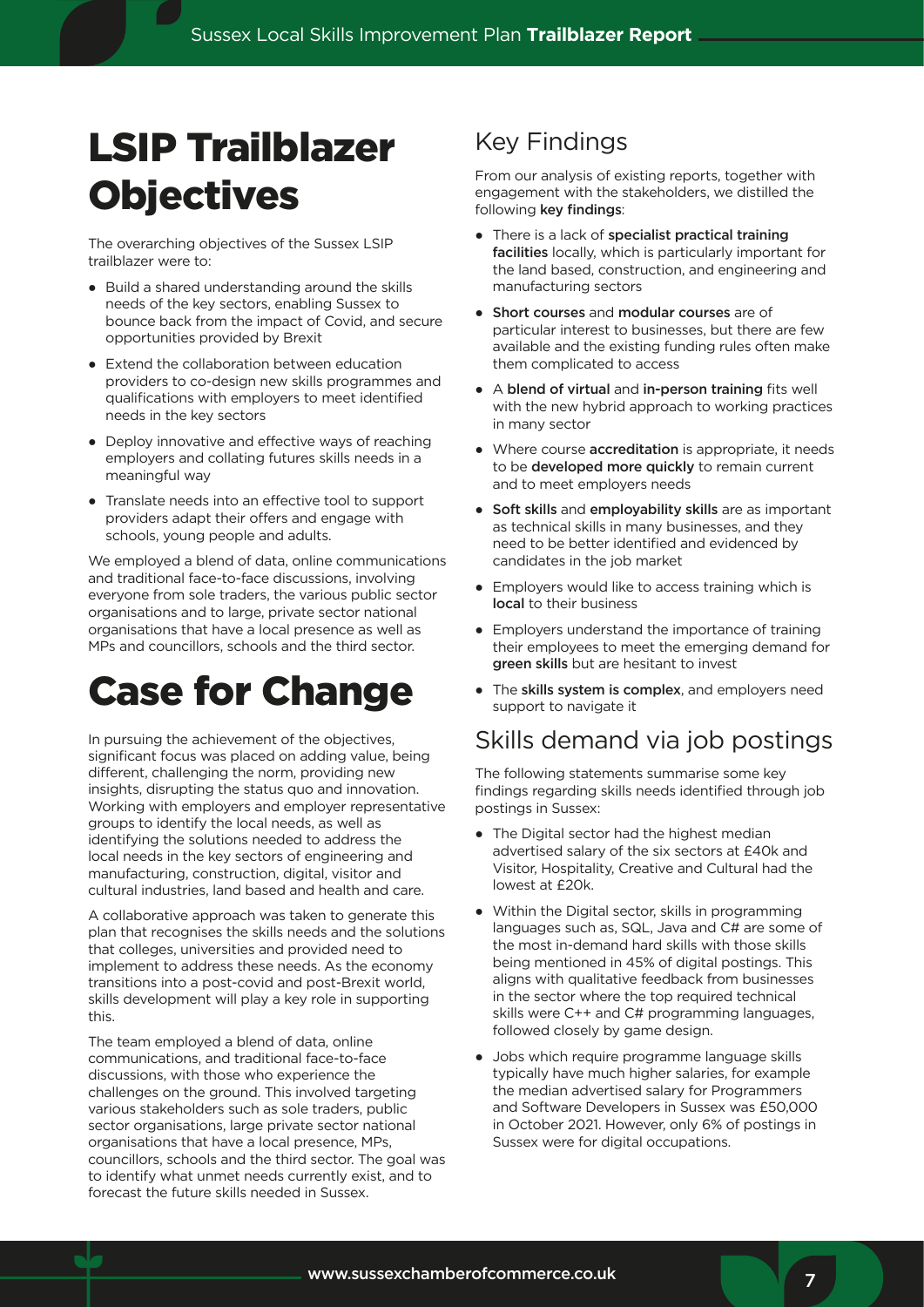- <span id="page-7-0"></span>● There are five sectors where skills are relatively in greater demand in Sussex compared to the rest of the UK, they are: Law, Construction, Horticulture, Animal Husbandry & Environment, and Care & Social work – they align in part with the six LSIP sectors of Construction, Digital, Health & Care, Land based, Engineering and Manufacturing and Visitor, Hospitality, Creative and & Cultural.
- In Sussex, the most in demand skills have been in Customer Services, Business & Project Management, Sales, and Financial Services.
- Many of the higher paying transferable skills require a degree of foresight (planning/identifying opportunities) or working with other people (compromise/ negotiation/cooperation).
- Sussex had less demand for skills in Construction, Manufacturing and Engineering compared to the rest of the UK. Core skills include surveying, creating AutoCAD drawings, creating technical drawings, and reading engineering drawings. Compared to the other six LSIP sectors, only 9% of all postings were for construction related occupations, compared to 18% of postings in Health & Care sectors.
- In October 2021, Sussex had a high proportion of workers claiming benefits where their previous occupation was Labourers in other construction trades at 53%, compared to 40% in England.
- At the highest Standard Occupational Classification (SOC) level, in Sussex 25% of postings in October 2021 were for Professional occupations which includes Nurses, Programmers and Software Development Professionals and Primary and Nursery Education Teaching Professionals. Nurses made up 21% of all postings in Professional occupations.
- The second highest proportion of postings was in the Associate Professional and Technical occupations at 20% of all postings in October 2021, this occupation includes Business and Public Service Associate Professionals, Science,

Engineering and Technology Associate Professionals, Health Care Associate Professionals, Culture, Media and Sports Occupations and Protective Service Occupations. Human resources and Industrial Relations Officers made up 10% of postings in the Associate Professional occupation.

- In October 2021 in Sussex, Management Consultancy had the highest number of new company registrations, possibly due to furloughed or unemployment residents starting their own businesses and businesses that could continue to trade under COVID-19 restrictions. This also aligns with the top two most in-demand transferable skills in job postings in October of 'communications and management skills, at 25% and 17% respectively.
- Out of the six LSIP sectors, the Health & Care and Visitor, Hospitality, Creative and Cultural sectors had the highest percentages of job postings in Sussex in October 2021 at 18% and 17% respectively.
- Job posting activity levels in all Sussex local authorities over the two years analysed broadly tracked the national trend. Decreases in job postings can be observed just after each of the two main national lockdowns, and throughout 2021 all local authorities have seen an increase in posts to varying degrees.

To generate quantitative data on the skills needs for each of the identified key sectors, online job postings data, available through Emsi Analyst, was analysed. Emsi Analyst searches hundreds of millions of job postings daily, which can therefore be considered as real time labour market data. It should be noted that this approach does not account for any job vacancies that might only be advertised for example by word of mouth or through local hard copy media only.

A note of caution should be added around the data for those sectors that have not traditionally used online advertising. This might particularly apply to the construction, visitor economy, creative and cultural, care and land-based sectors and to micro and small businesses.



### Analysis by sector

Figure 2: Job Postings by Sector in Sussex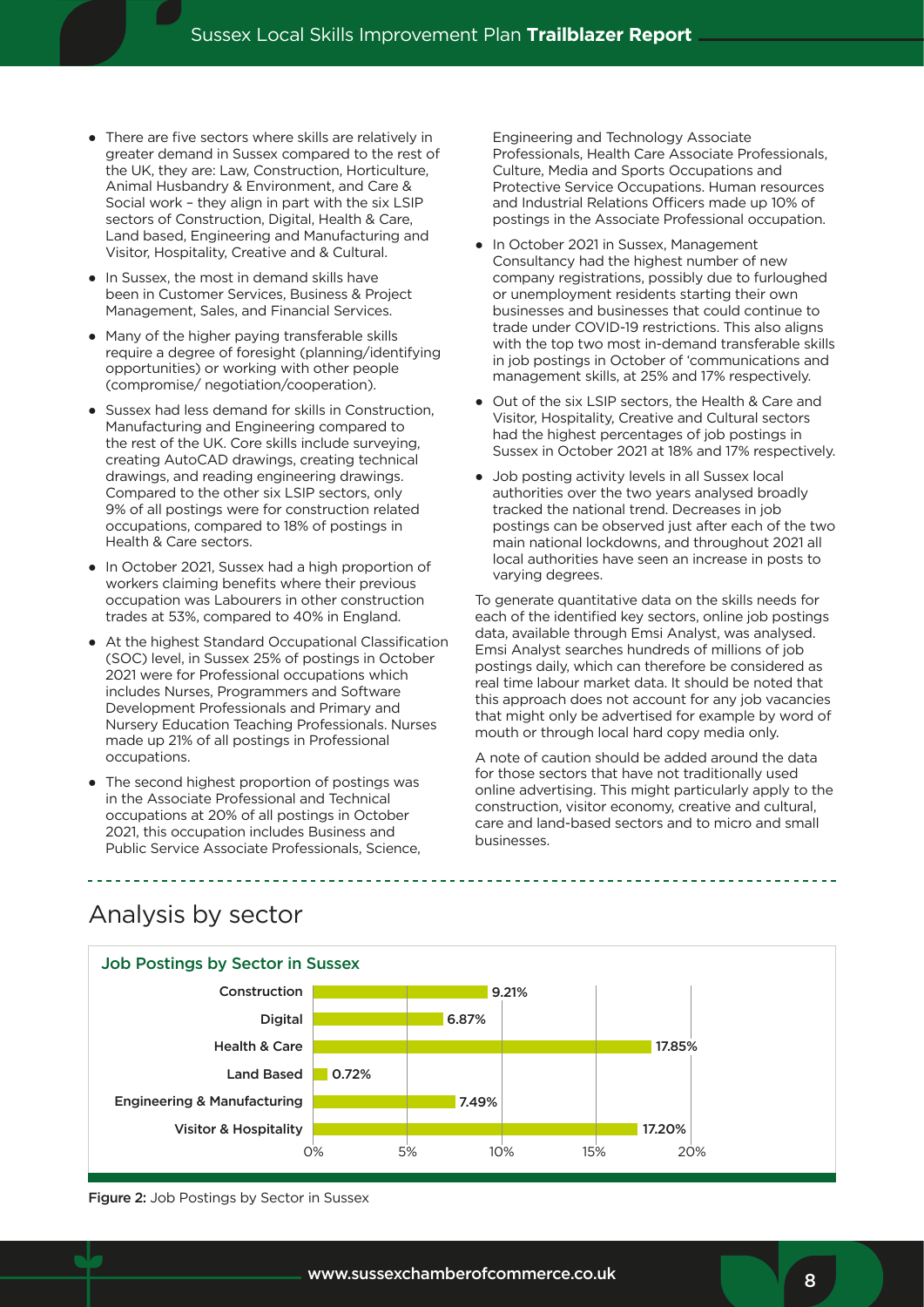<span id="page-8-0"></span>

Figure 3: Top 10 In-demand Transferable Skills in Job Postings

### Priorities for Change

The priorities are the backbone to our Case for Change. They describe the skills provision that needs to be expanded, developed and adapted to better support the employer. The aim is to ensure a more responsive local skills system that can address the challenges and barriers that have been identified.

| <b>Priorities</b>                                                                                                              | What needs to change                                                                                                                                                                                |
|--------------------------------------------------------------------------------------------------------------------------------|-----------------------------------------------------------------------------------------------------------------------------------------------------------------------------------------------------|
| 1. Labour Market<br>Support employers to recruit<br>and retain their workforce                                                 | 1.1<br>Focus on recruitment and<br>retention initiatives<br>1.2 <sup>2</sup><br>Ensure workforce<br>development is accessible<br>to all                                                             |
| 2. Skills Provision<br>Ensure that the skills provision<br>on offer in Sussex matches the<br>skills needs of local businesses  | Collaborate and consult<br>2.1<br>Tailor to business needs<br>$2.2 -$                                                                                                                               |
| 3. Sector Profile<br>Build a profile for and raise<br>awareness of the key sectors<br>to promote recruitment and<br>retention. | 3.1<br>Build a profile of each<br>key sector<br>3.2<br>Raise awareness of each<br>key sector                                                                                                        |
| 4. Accessibility<br>Ensure training and employment<br>is accessible to all                                                     | 4.1 Offer more localised training<br>4.2 Transport subsidies<br>4.3 Offer affordable<br>accommodation                                                                                               |
| 5. Skills Policy<br>Influence national and local<br>policy change using an<br>evidence-based approach.                         | 5.1<br>Negotiate freedoms and<br>flexibilities with current<br>skills funding system<br>5.2<br>Reinforce importance of<br>clarity and longevity in<br>Government policy for net<br>zero initiatives |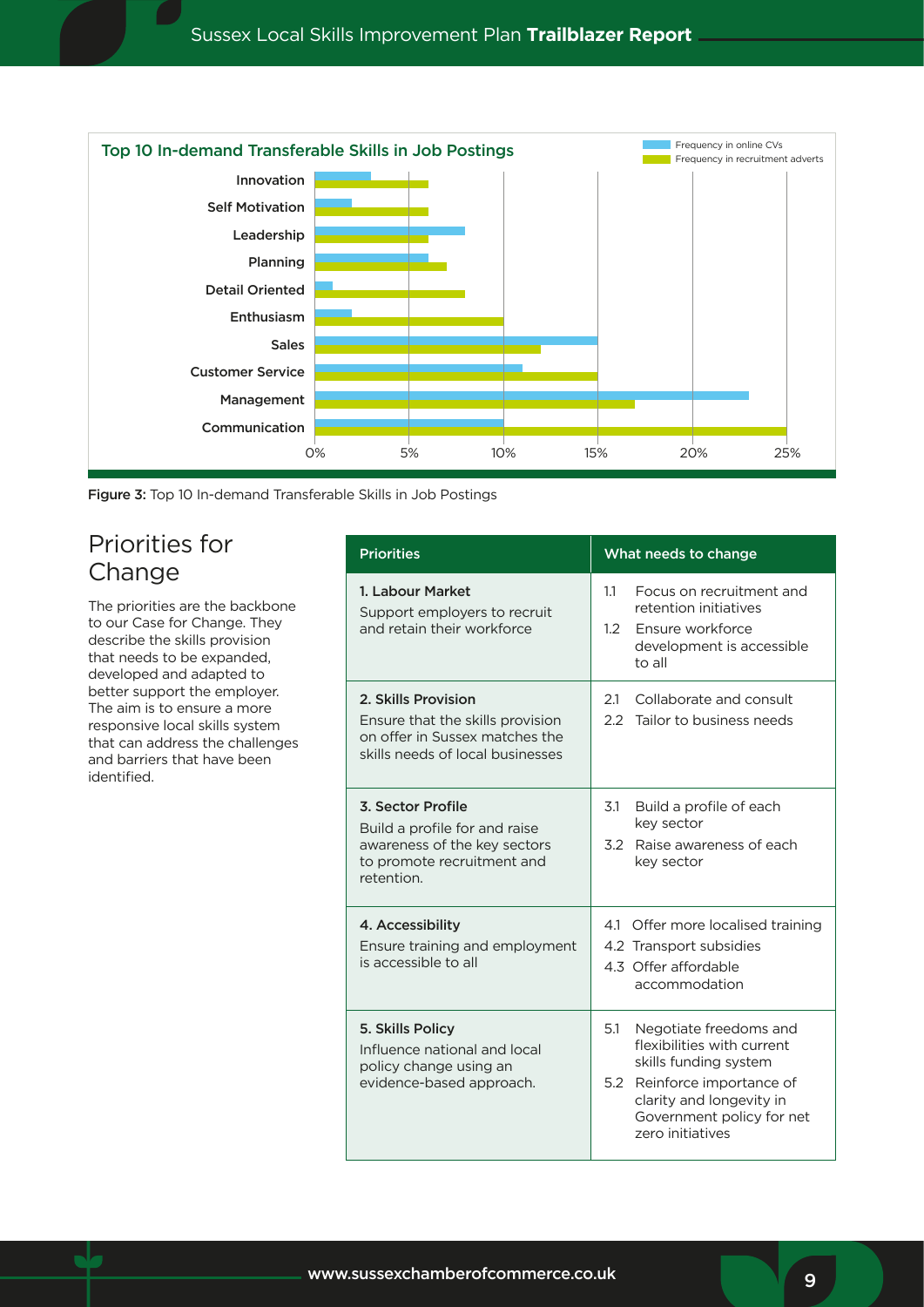### <span id="page-9-0"></span>Existing Good Practice

- There are excellent skills initiatives already taking place in Sussex to address the current skills barriers and challenges. Not all are available across Sussex, but there is potential to adapt them and expand the coverage across the area. Here are some examples of how this could be achieved:
- College collaboration, through the Skills Development Fund, across the whole Sussex area to undertake green skills initiatives, including working with awarding bodies to design and develop short, employer co-designed modules that can be delivered as part of wider qualifications
- An organisation set up to support young people into the Creative Industries has developed a "badging" system to allow employers to recognise young people's skills and aptitudes through informal accreditation
- Schools in Sussex have been working with a small community interest company, which is set up to support young people into Digital Careers to run coding clubs for their year 10 groups
- Awarding and sector bodies investing in resources to support schools to raise the awareness of the land-based sector
- Careers advice resources are available via various portals across the area, including Careers East Sussex and Learning 4 Life Sussex
- Skills and education networks, such as Sussex Learning Network, are working on projects to support progression pathways from further education into higher education via Uni Connect Funding, focusing on deprived areas and young people without a history of family members attending Universities
- Initiatives such as the Careers Hub's Open Doors activities, which work with businesses and schools to bring students on site so they can see the range of jobs available leading to jobs and Apprenticeships.
- Impartial SME skills support and brokerage service, initiative led by East Sussex County Council, and delivered by the Sussex Council of Training Providers; designed to support SMEs to navigate the skills funding system, and access government funded provision, grants and incentives, including levy transfer.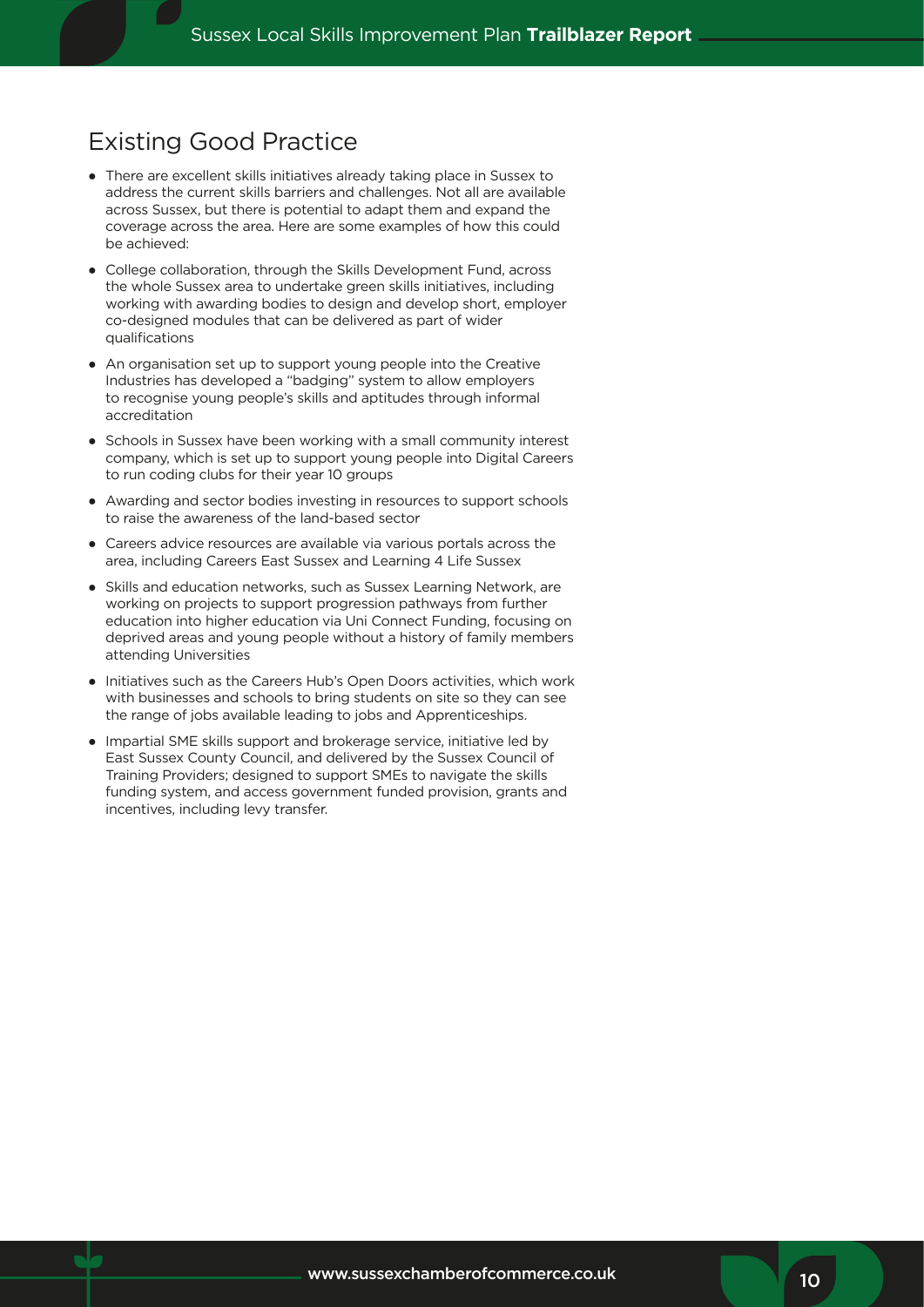## <span id="page-10-0"></span>Roadmap for Change

#### Future Skills Sussex Improvement Framework

The Future Skills Sussex Improvement Framework (Annex 2) will enable:

- The continuation and expansion of existing good practice
- the development of new and innovative approaches
- employers to be at the heart of an ongoing skills conversation.

The framework will ensure that all forms of intelligence is analysed and used to inform the skills provision on offer, and will embed regular evaluation points to monitor progress and adapt the Framework Plan.



Figure 4: Future Skills Sussex Improvement Framework

The specific functions of each element of the framework are described below:



Future Skills Sussex Intelligence – developing innovative web solutions providing skills information and undertaking regular, sectoral research to update the intelligence on skills needs in Sussex.



Future Skills Sussex Conversation – quarterly conversations with Sussex businesses to understand their skills needs and encourage collaborations with education providers to solve these.



Future Skills Sussex Innovation – providing the testbed for collaborative and innovative skills solutions to develop including modular delivery models, coordinated employability and psychometric testing and sector skills development.



Future Skills Sussex Offer – encouraging and enabling co-development and delivery of skills solutions with businesses to address skills needs across Sussex.



Future Skills Sussex Talent – improving careers resources and providing innovative area based and online matching services to harness the talent of Sussex residents.



Future Skills Sussex Evaluation – effective governance arrangements assure the Sussex LSIP is successful, including the commissioning of additional evaluation or research to support implementation.

The Future Skills Sussex Improvement Framework Plan sets out a series of cohesive actions to be taken forward collaboratively by all partners across the Sussex area, to address the skills barriers for businesses and increase productivity for the whole area.

This Framework has the potential to enact change for the businesses and people of the area that is long overdue. It will enable innovation in technical education provision, further education and higher education progression routes, information sharing and best practice and the way we view employability skills. It will serve as a test bed for new ways of working within a fast paced, agile and adaptable skills system that is a true collaboration between businesses and education providers.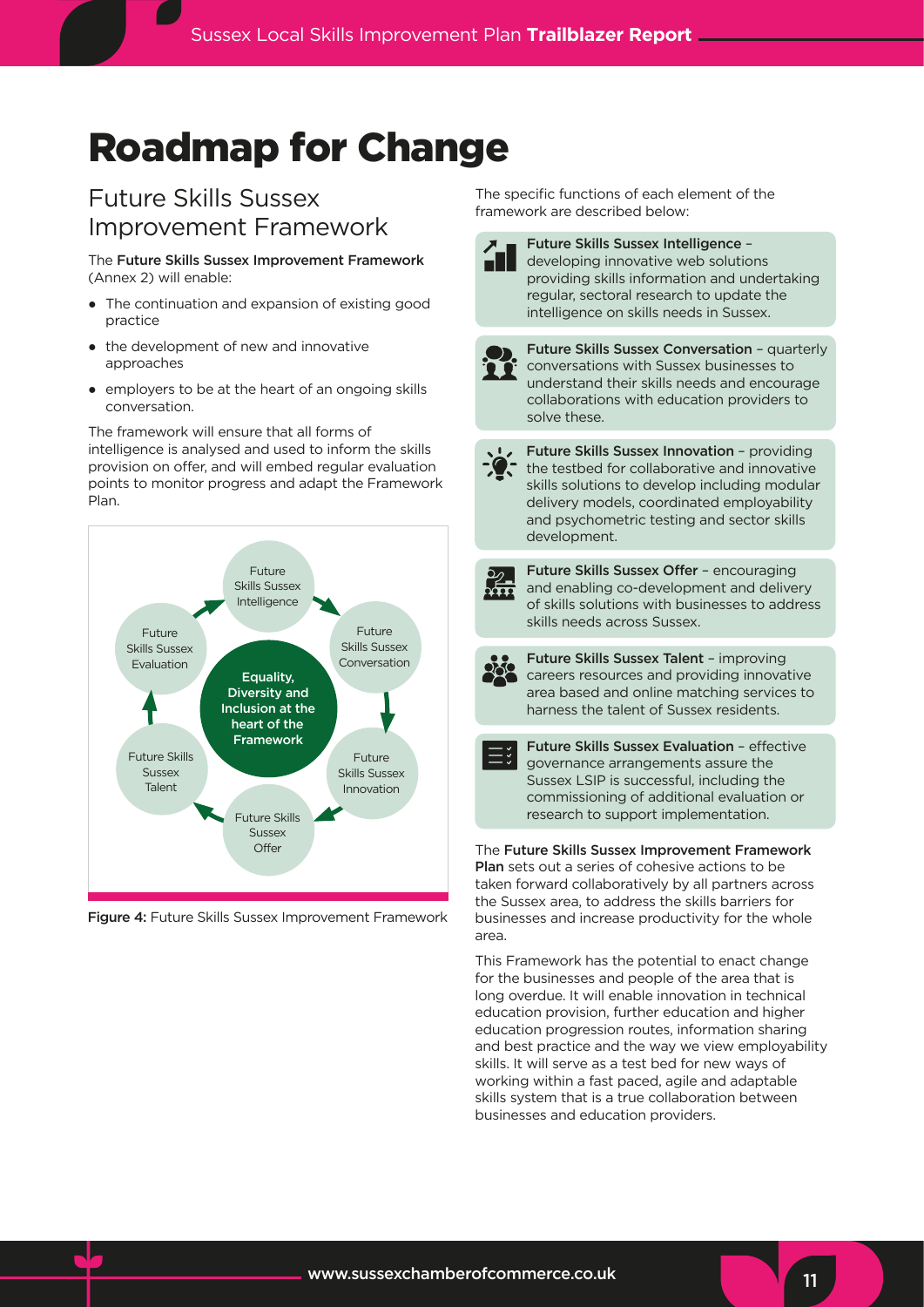#### <span id="page-11-0"></span>LSIP Partners

The Future Skills Sussex Improvement Framework activities will be undertaken in collaboration with partners (examples of which are shown in Figure 5) to formulate a Sussex systems leadership approach to undertaking the LSIP actions over the next three years. To avoid duplication the planned activities will be mapped with existing skills programmes and initiatives. The aim is to galvanise all the existing good work being undertaken in the area and develop innovative skills programmes for the future.



Figure 5: Example of LSIP Partners

# Delivering the Roadmap for Change

Through an incredible willingness to collaborate, businesses, education providers and public sector partners have come together to provide creative, innovative, and challenging insights into the changes required to ensure a local skills system that is truly fit for purpose now and into the future. This has informed our Case for Change and Roadmap for Change and led to the creation of the Future Skills Sussex Improvement Framework (Annex 2).

We recognise there is still much to do to continue the work that has begun through the LSIP Trailblazer process and by adopting a Sussex wide systems leadership approach we have the means to develop, grow and deliver the framework in coalition.

This Framework has the potential to enact change for the businesses and people of the area that is long overdue. It will enable innovation in technical education provision, further education and higher education progression routes, information sharing and best practice and the way we view employability skills.

We believe the Future Skills Sussex Improvement Framework would serve as a test bed for new ways of working within a fast paced, agile and adaptable skills system that is a true collaboration between businesses and education providers.

To achieve our ambition, we need to convert willingness into commitment. We have devised a set of commitment statements that will enable us to do just that and will work with partners through the systems leadership approach to get buy in to these commitments.

To ensure the key commitments materialise the various stakeholders have provided commitment to this programme.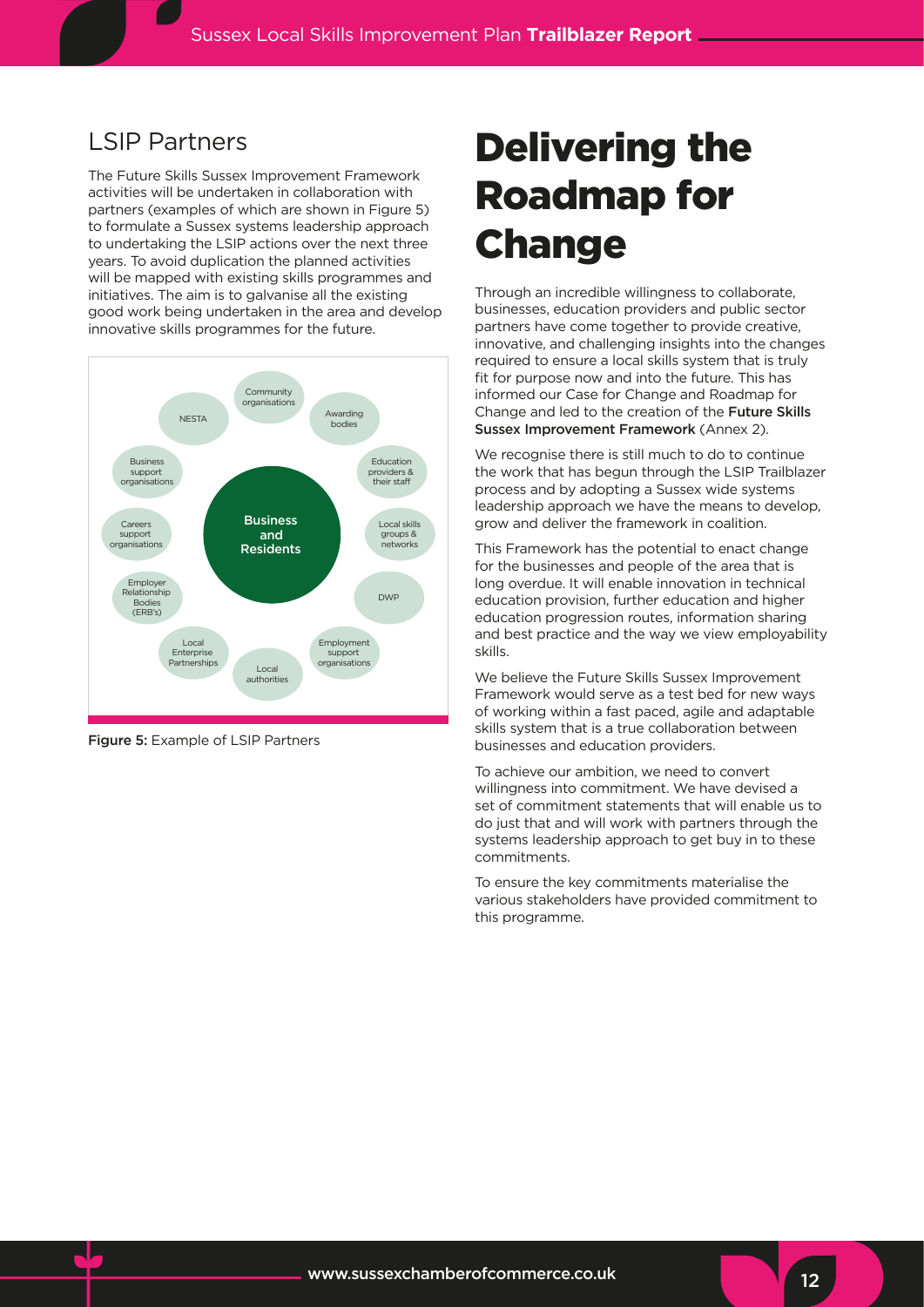#### <span id="page-12-0"></span>Commitment Statements

#### Sussex Chamber of Commerce

- Hold bi-monthly (or quarterly) LSIP Board meetings to review progress against the plan and to establish enhanced governance processes following DfE guidance
- $\blacktriangleright$  Ensure we continue to place employers at the heart of the programme through our Business Commitments below
- Review priorities quarterly to ensure they meet business needs and the current economic climate impacting business
- Develop and resource an LSIP team to enable plans to materialise Oversee and develop the commitments below

#### Businesses

- $\blacktriangleright$  Participate in the quarterly skills conversations and other Future Skills Sussex Improvement Framework activity
- $\blacktriangleright$  Offer professional development opportunities to education provider teaching staff to continually refresh their knowledge and provide their expertise to teach or support specialist subjects, especially in technical subjects
- Provide access to specialist equipment or facilities where appropriate and feasible Support course development to ensure provision better meets local need
- Promote the benefits of involvement in the Future Skills Sussex Improvement Framework and encourage their employees, members and/or other businesses to get involved

#### Education providers

- Work collaboratively with Sussex Chamber of Commerce and further and higher education partners across Sussex
- Participate in the quarterly skills conversations and other Future Skills Sussex Improvement Framework activity and adapt provision to meet identified needs
- Be innovative in course development and in use of funding, including the development of modular based programmes
- Support the implementation of the Future Skills Sussex Improvement Framework by engaging in opportunities to align core and project funding to it, such as Strategic Development Fund (SDF) activities
- ◆ Encourage staff and learners to participate in the quarterly skills conversations

#### Local authorities, LEPs and area partnerships

- The County Council's and Unitary Authority and LEPs to provide strategic support via the LSIP Board and encourage synergy between LSIP priorities and existing skills and employment groups across Sussex
- All to engage with the Future Skills Sussex Improvement Framework as employers themselves and use their influence with businesses to encourage wider engagement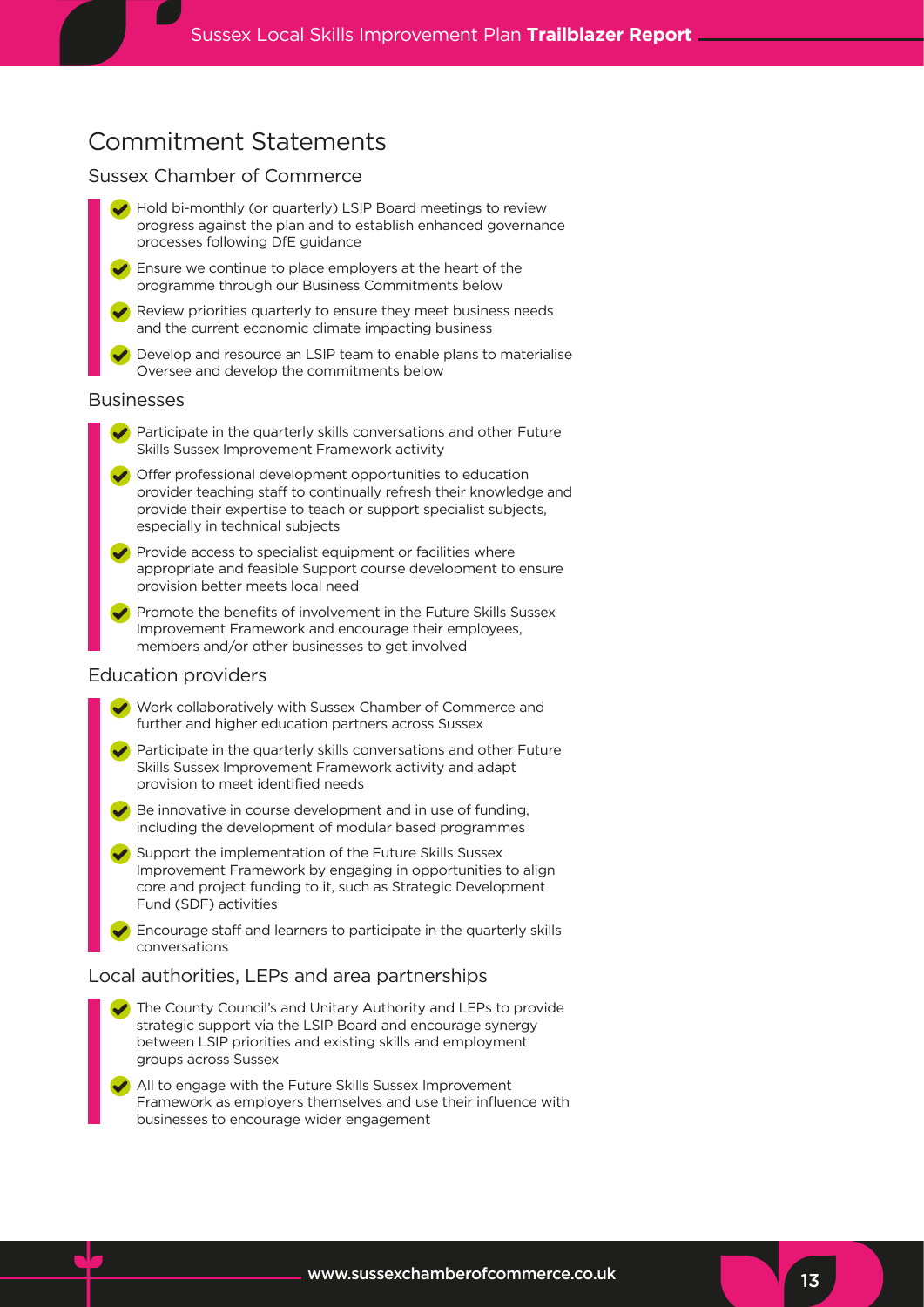- Consider aligning and preparing bids for place-based funding is targeted to support the Future Skills Sussex Improvement Framework, e.g., borough and district local authorities through the UK Shared Prosperity Fund
	- Promote the benefits of involvement in the Future Skills Sussex Improvement Framework

#### Other partners

Members of the community and voluntary sector, careers education providers, employment support organisations, awarding bodies and other partners commit to:

- $\blacktriangleright$  Participate in the quarterly skills conversations and other Future Skills Sussex Improvement Framework activities
- Promote the benefits of involvement in the Future Skills Sussex Improvement Framework amongst their partners and stakeholders
- Ensure that funding, where appropriate, is targeted to support the Future Skills Framework.

#### Government departments and their agencies

In making these commitments to the Future Skills Sussex Improvement Framework, the Sussex Chamber of Commerce and its partners seek commitment from Government and its agencies to:

- Provide timely guidance on next stages of LSIP roll out so that delivery in Sussex can commence and the goodwill gained during this process is not lost
- Work with the Sussex LSIP through the Future Skills for Sussex Improvement Framework to pilot increased flexibilities within existing funding streams
- Continue to develop the relationship with Sussex Chamber of Commerce in relation to the Sussex LSIP
- Participate in quarterly skills conversations and other Future Skills Sussex Improvement Framework activity (e.g., Department for Education, Department for Work and Pensions, Department for Digital, Culture, Media & Sport, Department for Levelling Up, Housing & Communities, and Education & Skills Funding Agency)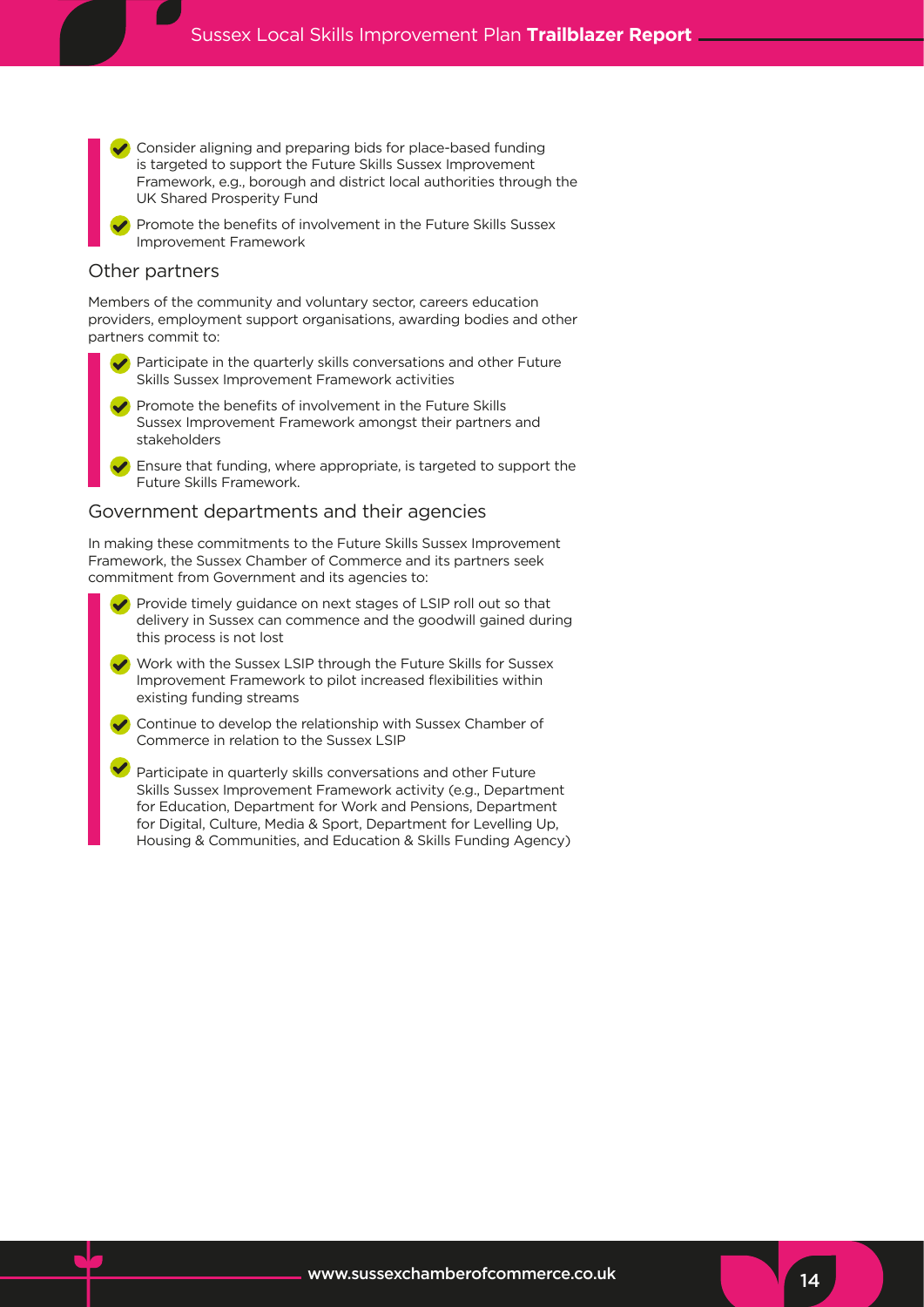# <span id="page-14-0"></span>How the LSIP Trailblazer Activity was Carried Out

To meet the LSIP Trailblazer objectives it was essential to undertake a business led, locally owned approach to identify the key sector skills challenges, and build a plan to address these. It was important to have open, transparent leadership and governance and inclusive approaches to stakeholder engagement. This has been achieved by:

- Creating an LSIP Board to provide strategic direction and oversight on the development of an effective LSIP for Sussex
- Placing employers at the heart of the programme by gathering their skills needs
- Establishing an innovative Sussex Taxonomy of Skills to provide stakeholders with an understanding of those skills needs
- Empowering local education providers to develop new skills opportunities linked to Technical Skills innovation

### Project and relationship management

The project was managed internally by a core Sussex Chamber of Commerce leadership team including the CEO and the Skills Project Director.

The delivery team consisted of Chamber colleagues supporting project administration, events administration, stakeholder communications and social media.

We engaged four Stakeholder Engagement Leads from partner organisations and local education and skills experts (including a college, local authority and an employer representative organisation) to undertake in depth discussions and intelligence gathering across from key sector businesses.

Executive support has been provided by a Sussex Chamber of Commerce Non-Executive Director who works within the Further Education sector. Their role has been to support the implementation of the project, provide strategic direction and expert advice regarding education policy and to chair the LSIP Board.

Coast to Capital Local Enterprise Partnership, was appointed to undertake detailed skills research and analysis for the Case for Change, Roadmap for Change and the overall LSIP document. Always Possible, a local company, undertook engagement activities and provided feedback to Coast to Capital LEP to assist in the research and analysis work for the project.

### Stakeholder engagement activities

The project plan included a series of stakeholder engagement interventions to gather intelligence from a range of stakeholders including businesses, employer representative bodies and sector organisations, local authorities and Local Enterprise Partnerships, employment and skills groups and employment and careers support organisations.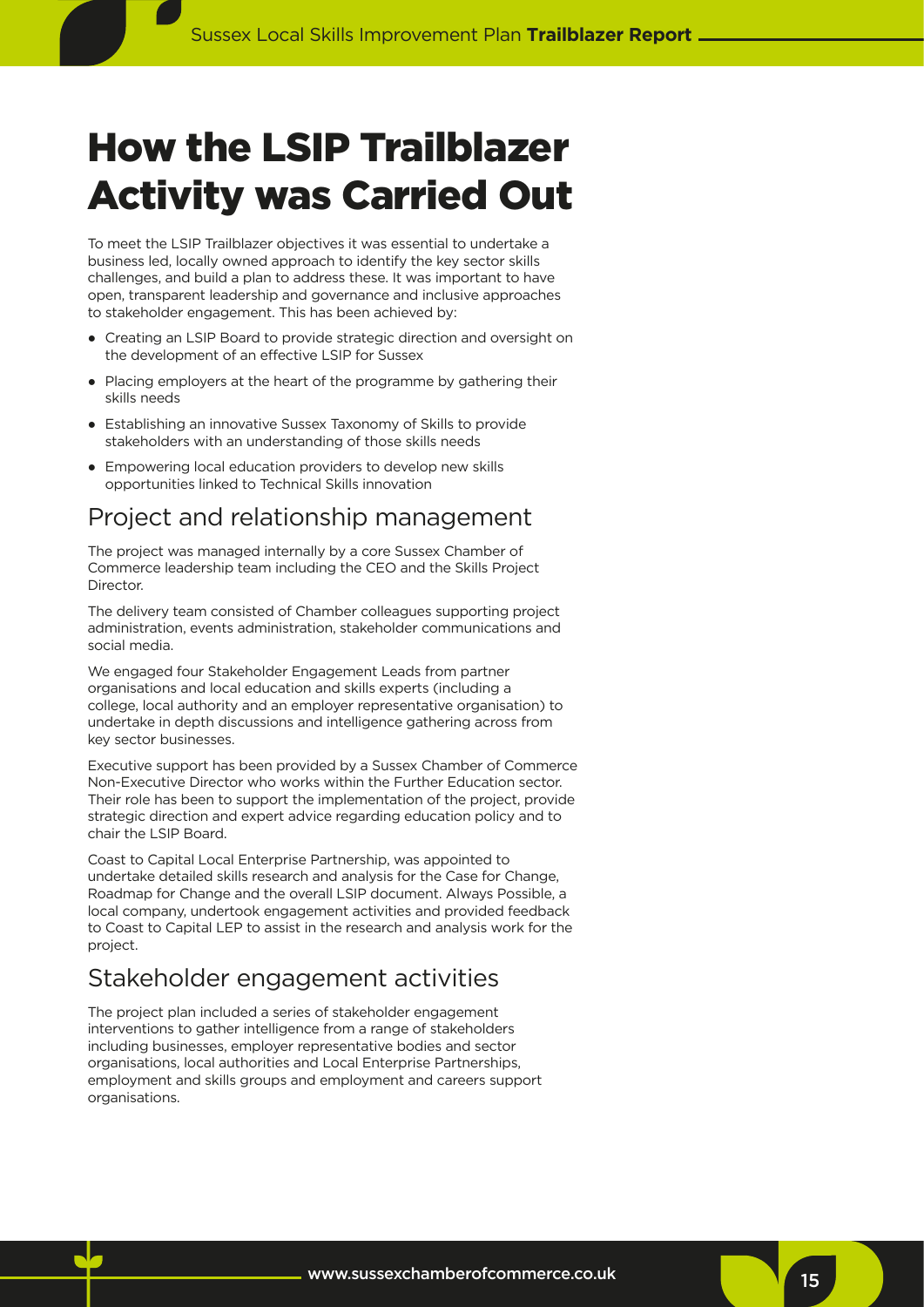<span id="page-15-0"></span>Being mindful of how busy local business owner/managers are, we used a variety of ways that people could engage to attract as much participation as possible. This included group face to face and virtual events, individual meetings and telephone or online surveys.



Figure 6: Sussex LSIP Stakeholder Engagement Process

#### Stakeholder communication

To ensure stakeholders were kept informed, update emails were sent, and one-to-one meetings held with various national and local employer relationship bodies and sector bodies, requesting that they share LSIP information with their members and encourage their involvement in all stakeholder engagement activities. There was also regular engagement with Local Authorities and Local Enterprise Partnerships throughout the project, who provided skills information, reports and links to their networks.

There were regular communications with Further Education and Higher Education providers, and they were encouraged to attend our LSIP engagement activities. Additionally, regular meetings were held with the college Principals and Chairs of their governing bodies. Project updates were provided to independent training providers through their local membership organisation Sussex Council of Training Providers.

Two update meetings were held with the MPs from across the Sussex area to ensure engagement with other public, private and community organisations.

Targeted press and social media activity, and a series of radio adverts regarding the LSIP achieved 6,669 hits via social media and press releases reached a readership of 21,000.